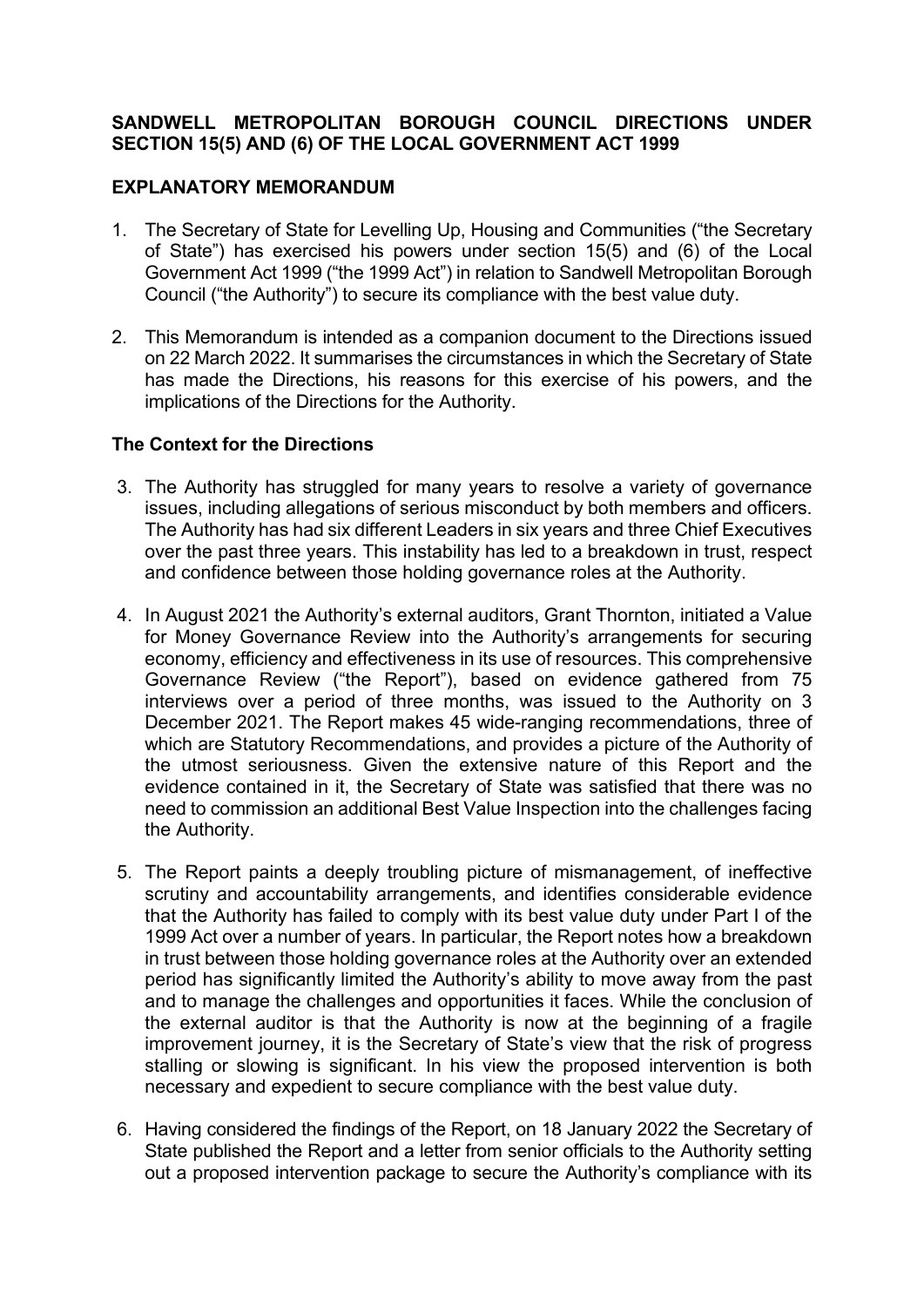best value duty ("the minded to letter"). Representations about the Report and the proposed intervention package were invited from the Authority and any other interested parties on or before 11 February 2022.

- 7. The minded to letter explained that the proposed intervention package reflected the recommendations of the Report, and contained two key elements:
	- a. Proposals to put in place Commissioners to take over functions associated with the governance and scrutiny of strategic decision-making, and functions relating to the appointment and dismissal of statutory officers, and the designation of those persons as statutory officers; and
	- b. Actions which the Authority must undertake in order to implement all 45 recommendations of the Report, as well as supporting and facilitating the work of the Commissioners.
- 8. The minded to letter included a detailed description of the Directions that the Secretary of State proposed to make under section 15 of the 1999 Act. The proposed Directions provided for the Commissioners to exercise, for a time, certain functions of the Authority, gave to the Commissioners certain responsibilities and reserved powers, and required the Authority to take certain actions. This Memorandum explains the content of the Directions as finalised in the light of representations received from the Authority and other interested parties.

## **Representations**

- 9. Before making Directions, the Secretary of State is required under section 15(9) of the 1999 Act to give the Authority an opportunity to make representations about the proposed Directions, as well as on the Report which served as the basis for them.
- 10. Representations were received on behalf of the Authority, dated 10 February 2022, from the Interim Chief Executive Officer, Kim Bromley-Derry CBE DL. While the Authority expressed disappointment with the Secretary of State's proposed decision to intervene, the Authority welcomed the Department's support for its improvement journey and confirmed that they look forward to working with the Commissioners. The Authority noted that they have already developed an Improvement Plan in response to the Report. They intend to bring together the findings of this Report with those of a recent Financial Management Review, conducted by the Chartered Institute for Public Finance and Accountancy, and a Corporate Peer Challenge conducted by the Local Government Association, into one overarching Improvement Plan for the Authority. With regards to moving to a four-yearly election cycle, the Authority confirmed that they are in the process of preparing an action plan to progress this matter, which includes details of its consultation and engagement activity, so that an informed decision can be made at Full Council as soon as it is practicable to do so.
- 11. Representations were also received from:
	- a. The Authority's Conservative Councillor Group, led by Cllr Archer Williams (Leader of the Opposition). The Group welcomed the intervention proposals, believing that progress at the Authority to date is inadequate and lacks scrutiny. The representation welcomed the intervention package's focus on strengthening scrutiny and decision-making processes at the Authority, as the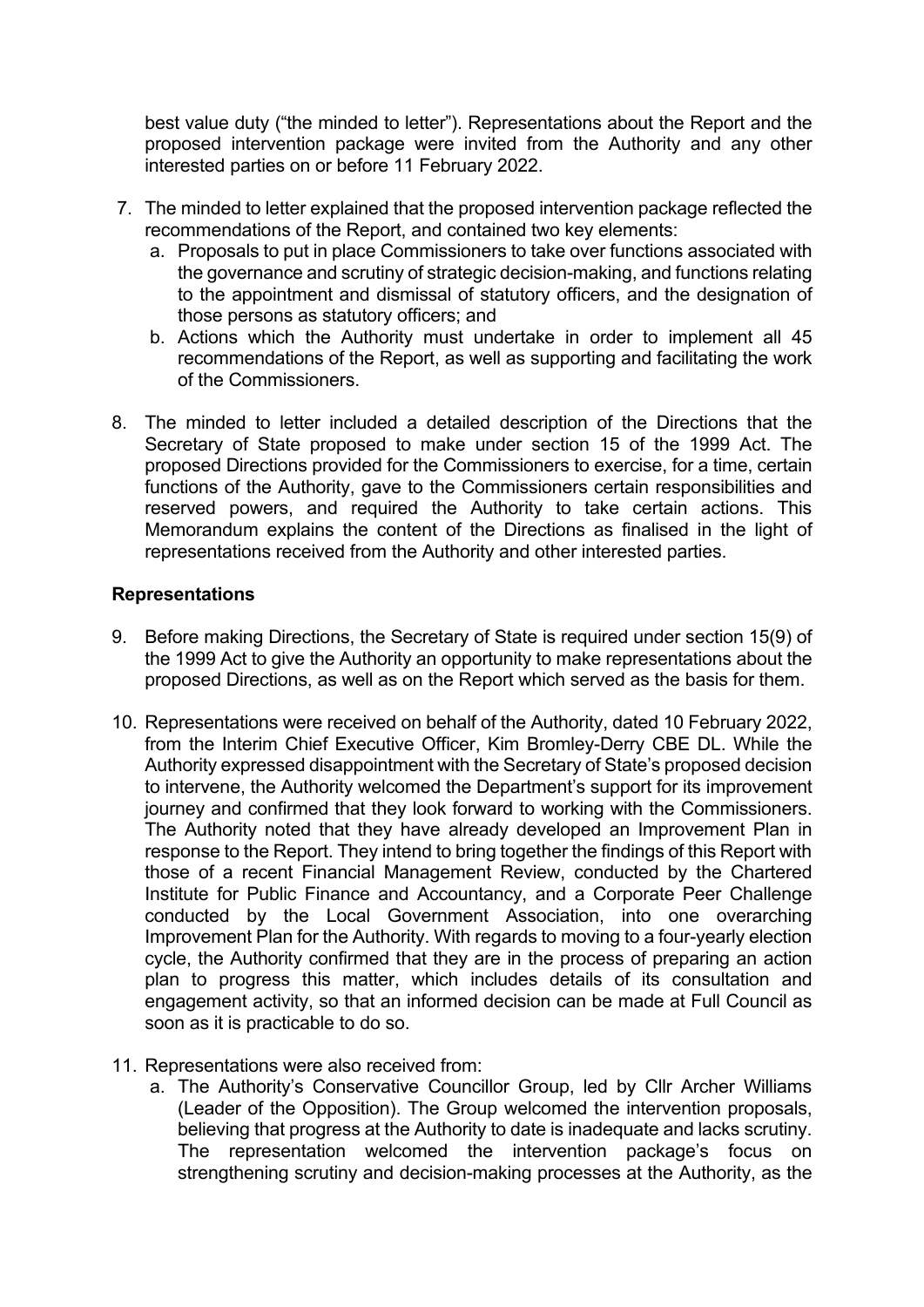Group believe that the current culture, processes and lack of internal controls are negatively impacting service delivery.

- b. One Councillor from the Authority who welcomed the proposed intervention and raised doubts on the current scrutiny and audit functions of the Authority, including the 'green shoots' conclusion in the Report.
- c. Shaun Bailey, MP for West Bromwich West, welcomed the proposed intervention, noting that the Government's intervention is the first step needed to right the past failings of the Authority, which have severely impacted on the lives of many local residents.
- d. Nicola Richards, MP for West Bromwich East, welcomed the proposed intervention, noting that it is needed to ensure 'green shoots' of improvement are sustained, following long-term disfunction within the Authority and its service delivery for local residents.
- e. John Spellar, MP for Warley, opposed the intervention, noting the risks it poses to the continuity of progress made by the Authority's senior leaders and their ability to successfully appoint a new permanent Chief Executive. He made specific reference to the 'green shoots' conclusion of the Report as reasoning for the Authority being allowed to continue to manage its own affairs.
- f. Eight members of the public and one residents' group, who welcomed the proposed intervention package. Key themes were a perceived lack of scrutiny or consequences for contract and financial mismanagement, organisational instability and poor-quality customer service. One resident requested an independent inquiry into the legality of certain past practices of the Authority. One expressed doubts in the 'green shoots' conclusion of the Report.
- 12. This Memorandum, together with the Directions and related material, is published at [www.gov.uk.](http://www.gov.uk/)

# **The Intervention Package**

- 13. Having carefully considered afresh the Report, together with letters from the Authority (10 February 2022), Members of Parliament Shaun Bailey (West Bromwich West, letter dated 10 February 2022), Nicola Richards (West Bromwich East, letter dated 10 February 2022) and John Spellar (Warley, letter dated 10 February 2022), the Authority's Conservative Councillor Group (11 February 2022), one Councillor (dated 10 February 2022), members of the public (various dates) and a residents' group, the Secretary of State is confident that there is a sound basis on which to found his considerations and, accordingly, is satisfied that the Authority is failing to comply with its best value duty.
- 14. The Secretary of State, having considered the representations made by the Authority as required under section 15(9) of the 1999 Act, considers it necessary and expedient, in accordance with his powers under section 15(5) and (6) of the same Act, to put in place an intervention package to secure the Authority's future and sustainable compliance with its best value duty. This intervention package is in line with his proposals as described in paragraph 7 of this Memorandum.
- 15. The Secretary of State considers that this package will address the failings identified in the Report. For the avoidance of doubt, the Secretary of State believes that each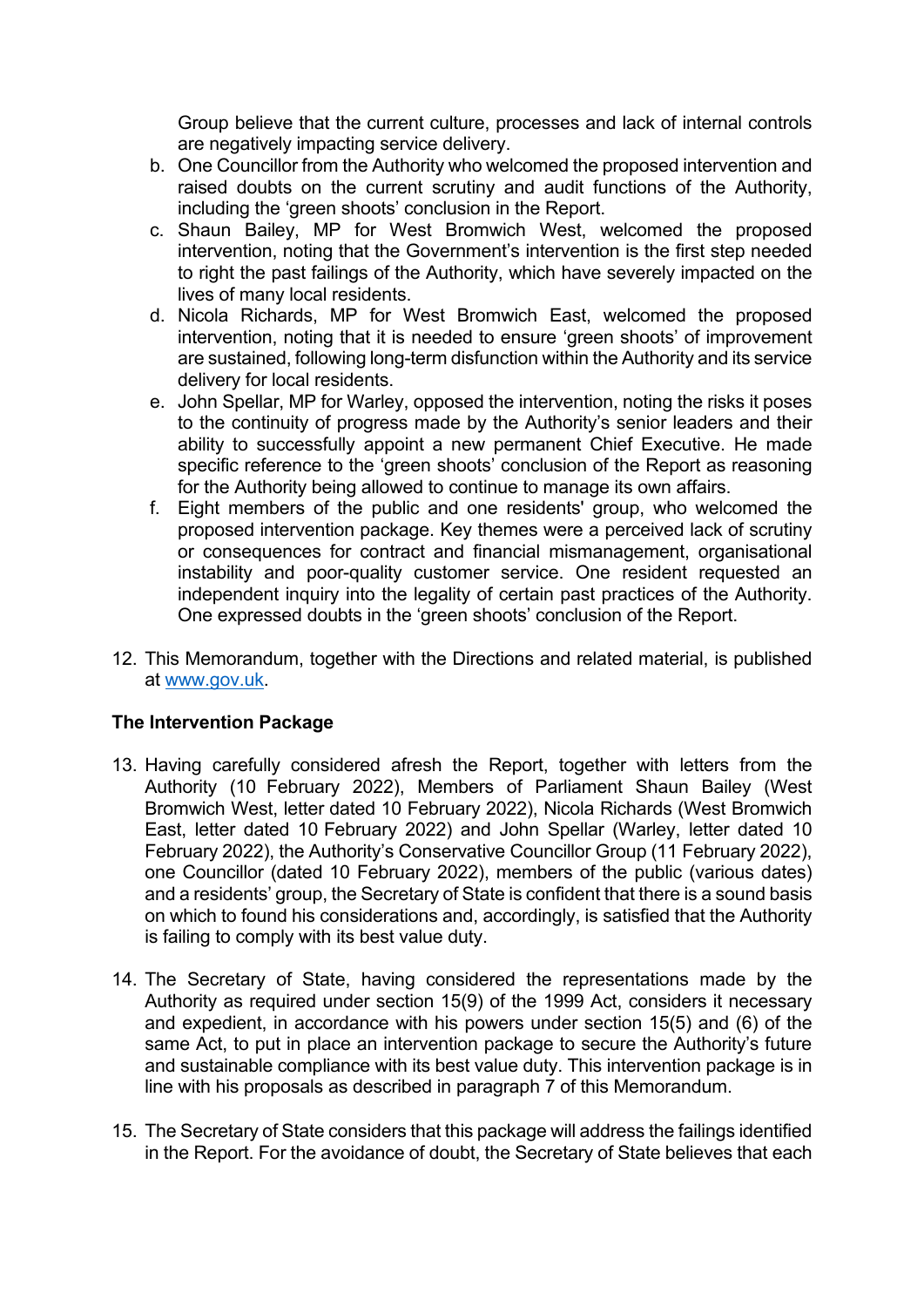individual element of the intervention that he has implemented is individually justified.

# **Commissioners**

- 16. The package that the Secretary of State has put in place centres on an Authorityled Improvement Plan and a Managing Director Commissioner and Assistant Commissioner to make sure that the Authority meets its duty under Part I of the 1999 Act (anticipated to be in place until March 2024). The Secretary of State has made Directions in relation to the Commissioners, including providing for them to perform certain functions, if necessary, and to have a role in overseeing other functions or actions which the Authority is to perform. The Commissioners are accountable to the Secretary of State in that they have been nominated by him and can have their nomination withdrawn by him. The Commissioners will report to the Secretary of State on the progress of the intervention.
- 17. The skills and experience of the Commissioners mean that it is both possible and sensible to give them considerable levels of discretion over how they implement their roles and responsibilities under the Directions, in order that they can find the solutions most likely to lead to sustainable improvement in the Authority.
- 18. The Commissioners are to act jointly or severally, and it will be for them to decide how best to exercise their functions. However, the Secretary of State envisages complementary roles:
	- a. a Managing Director Commissioner, whose responsibilities include, but are not limited to, giving direction and leadership to the delivery of the improvements which the Authority is required to make.
	- b. an Assistant Commissioner whose responsibilities include, but are not limited to, overseeing the cultural change necessary at the Authority.
- 19. The Secretary of State has nominated Commissioners with a proven record in leadership, governance and scrutiny, delivering cultural change and transformation. The Commissioners are:
	- **Kim Bromley-Derry CBE CL (Managing Director Commissioner)** Kim has more than 35 years of public sector experience, including eight years as Chief Executive of the London Borough of Newham. He was also Director of Children's Services at both South Tyneside and Leicester City Councils. Kim was appointed Interim Chief Executive of Sandwell Council in August 2021 after being temporarily released from his role as Group Director for Strategic Partnerships at McLaren Construction Group. Kim has been President of the Association of Directors of Children's Services. He has also chaired the Government's Libraries Taskforce, been a Non-Executive Board Member of both the National College of Creative Industries, the National Creative and Cultural Skills Agency and a member of the London 2017 World Athletics and Para Athletics Championships Board.
	- **Jim Taylor (Assistant Commissioner)**  Jim Taylor served for six years as Chief Executive of Salford City Council prior to his retirement in 2021. He also fulfilled the role of Interim Chief Executive of Trafford Borough Council simultaneously from July 2018 to February 2019. Prior to this Jim was the Chief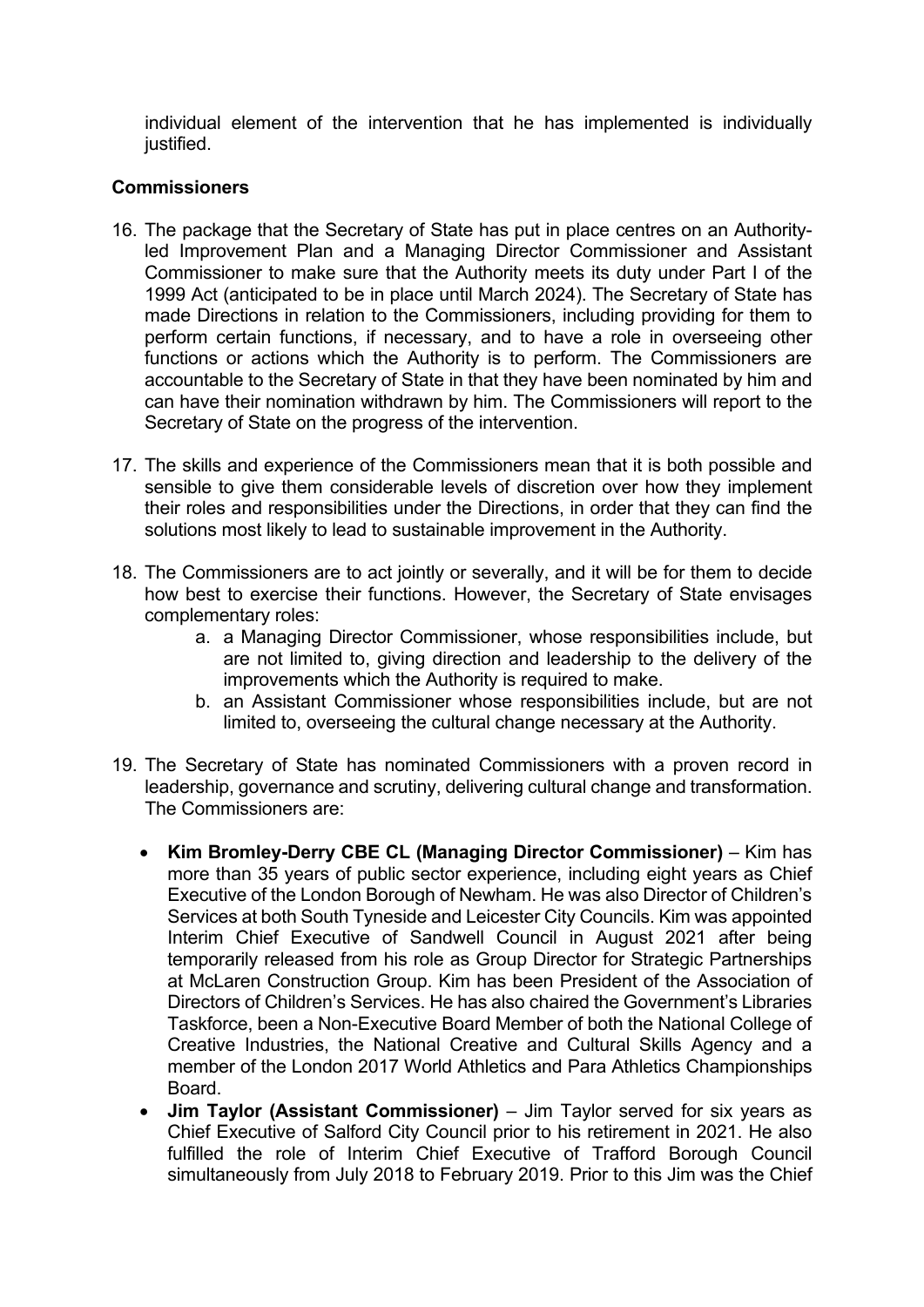Executive of Rochdale Council having also served as Director for Children's Services at Tameside MBC. In June 2021 Jim was appointed by the Secretary of State to undertake an external assurance review of governance at Slough Borough Council.

The Commissioners are nominated for the period from 22 March 2022 to 22 March 2024 or such earlier or later time as the Secretary of State determines.

- 20. It is expected that the Commissioners will oversee the appointment of a permanent Chief Executive Officer within 18 months and then step back from the Council. In the interim period the Managing Director Commissioner will make appropriate delegations or arrangements in relation to their existing statutory roles as Interim Chief Executive of the Council, and work with the Council as they consider their Constitution and what amendments are necessary. The Commissioners are accountable to the Secretary of State.
- 21. The Directions provide that the Commissioners' reasonable expenses and such fees as the Secretary of State determines are to be paid to them by the Authority. The Secretary of State is mindful of the need for Commissioner remuneration to represent value for money for local taxpayers. In recognition of the nature and scale of the intervention, he has determined fees of £1200 a day for the Managing Director Commissioner and £1100 a day for the Assistant Commissioner.

#### **Powers to be exercised by the Commissioners**

- 22. The Report highlight failures in three key areas the administration of corporate governance, democratic services and scrutiny, and service reform. Alongside this the Report refers to the concerted efforts made by the Authority over recent months, particularly since the appointment of the Interim Chief Executive.
- 23. For these reasons, the Directions enable the Commissioners to exercise functions in two areas:
	- a. All functions associated with the governance and scrutiny of strategic decision making by the Authority. The Report concluded that, until recently, the Authority has failed to take an effective grip of the key issues it faces, and that the Authority's Scrutiny Boards and the Audit and Risk Assurance Committee need improvement. The Report noted how a lack of a clear performance management framework and agreed key corporate indicators has impacted on the ability of the Leadership Team and Cabinet to take an effective grip of the key issues. It also noted how the Leadership Team has not effectively engaged strategic financial planning and budget monitoring, and that a perceived blame culture had contributed to silo working, resulting in a lack of ownership and grip on key challenges. In practice, most decisions are expected to be taken by the Authority; however, the Directions are designed to give Commissioners the power to tackle the weaknesses the Report identified to make sure that the Authority is better equipped to meet the requirements of Part I of the 1999 Act.
	- b. All functions relating to the appointment and dismissal of statutory officers (the Chief Executive, Chief Financial Officer (and section 151 officer) and Monitoring Officer), and the designation of those persons as statutory officers.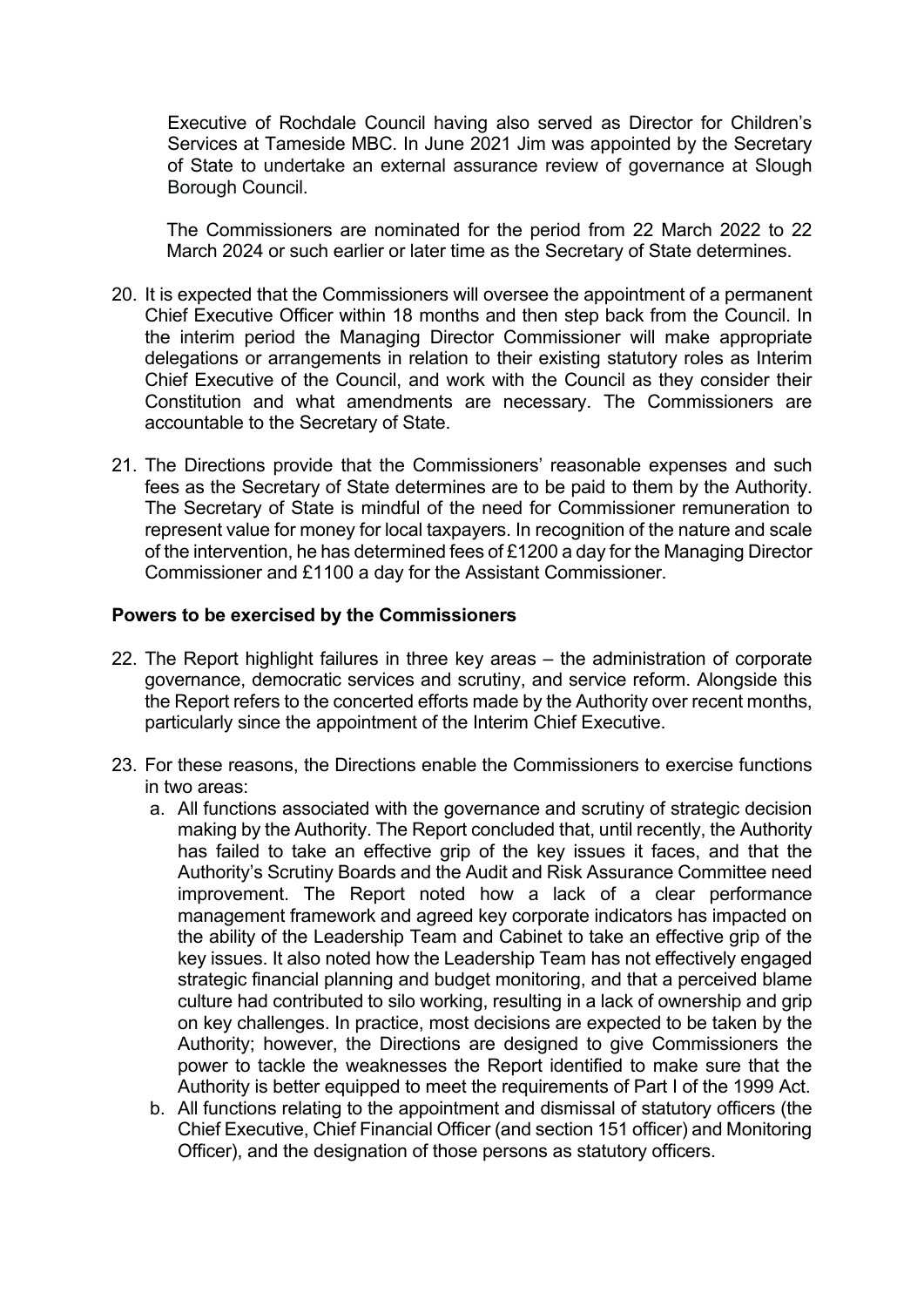- 24. The Secretary of State considers that most decisions should continue to be made by the Authority. Commissioners will uphold proper standards and due process and recommend action to the Authority. The Secretary of State's intention is that the powers he is providing to the Commissioners be used as a last resort should the Authority not satisfy the Commissioners in their improvement processes. This approach reflects the work commenced by the Authority and the confidence the Secretary of State has in the continuation of this work with the support of the Commissioners.
- 25. The exercise of these functions should enable the Commissioners to make sure that the Authority has made sufficient improvement within the next two years to be able to comply with its best value duty on a sustainable basis.

# **Directions to the Authority**

- 26. To achieve and facilitate the objectives of the intervention, the Secretary of State has also directed the Authority to take the following actions:
	- a) In the first three months prepare, agree and implement an Improvement Plan to the satisfaction of the Commissioners (which may include or draw upon improvement or action plans prepared before the date of these Directions), with resource allocated accordingly, activities to implement all 45 recommendations of the Report, and as a minimum, the following components:
		- i. Actions to deliver rapid and sustainable improvements in governance, leadership and culture in the Authority. It is expected that the required programme of cultural change will rebuild trust between Members and Officers by making sure that both Members and Officers understand the scale of the challenge and their respective roles in driving improvement, the way in which the Authority and its activities are regulated and governed, and the way in which this is monitored and breaches rectified.
		- ii. Actions to secure improvements in relation to the proper functioning of the scrutiny and associated audit functions.
		- iii. Actions to secure continuous improvement in all services.
	- b) To report to the Secretary of State on the delivery of the Improvement Plan at six monthly intervals, or at such intervals as the Commissioners may direct, and adopt any recommendations of the Commissioners with respect to the Improvement Plan and its implementation.
	- c) To undertake, in the exercise of any of its functions, any action that the Commissioners may reasonably require to avoid, so far as practicable, incidents of poor governance or financial mismanagement that would, in the reasonable opinion of the Commissioners, give rise to the risk of further failures by the Authority to comply with the best value duty.
- 27. The Directions require the Authority to fully cooperate with the Commissioners in order to facilitate their work:
	- a) To allow the Commissioners at all reasonable times, such access as appears to the Commissioners to be necessary:
		- i. to any premises of the Authority;
		- ii. to any document relating to the Authority: and
		- iii. to any employee or member of the Authority;